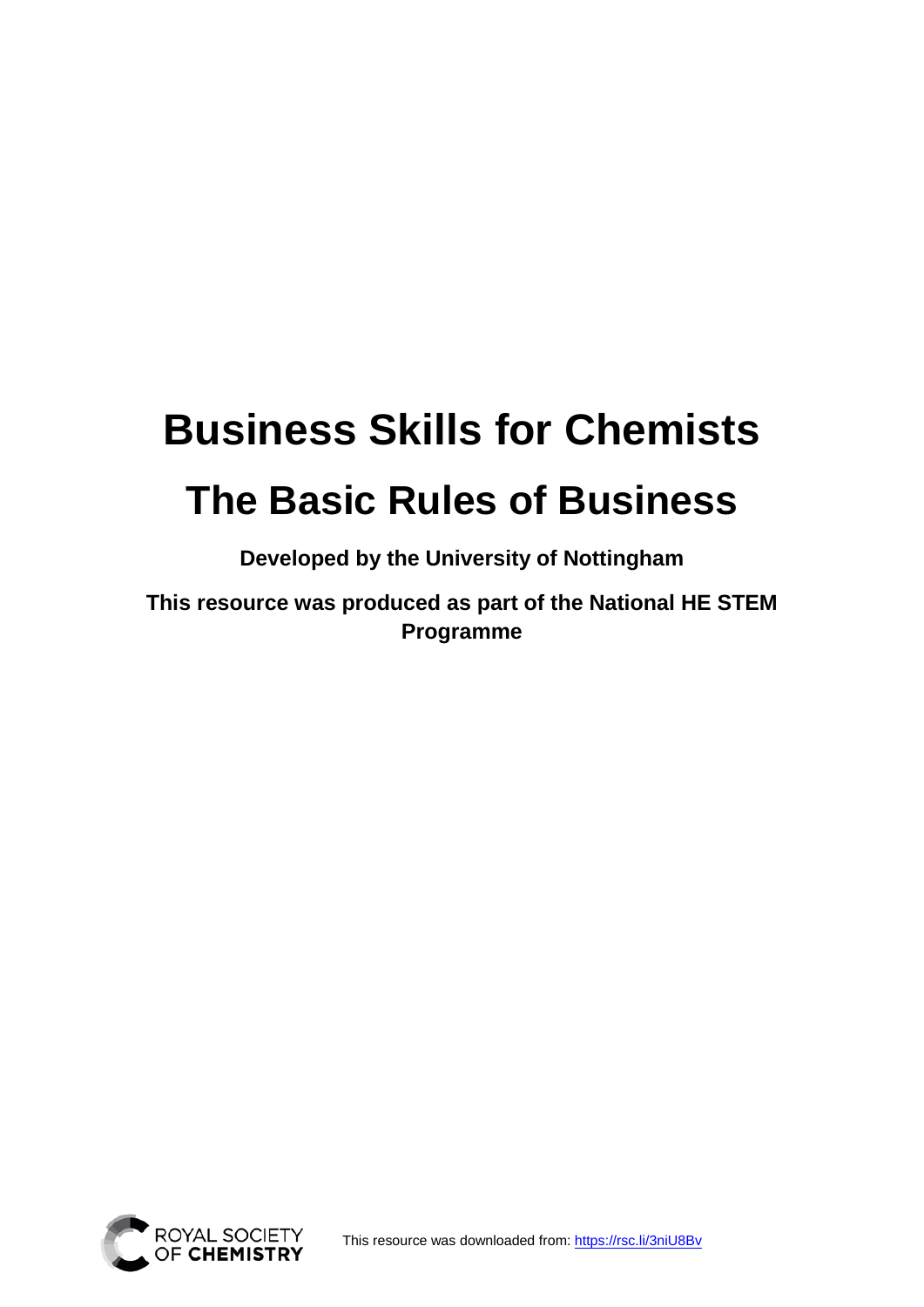## **The Basic Rules of Business**

#### **Finance**

This resource aims to give students a basic appreciation of two of the key financial reports which accompany a business plan; specifically the Profit/Loss Report and the Balance Sheet.

Having worked through the associated PowerPoint presentation which describes how to complete these financial reports through simple worked examples, the students are challenged to complete a basic Profit/Loss Report and Balance Sheet for the hypothetical business, Chemistry Co.

All of the information required to complete these two reports, as well as the blank outline report spreadsheets are included within this handout, with the answers included in the PowerPoint presentation. This allows this case study to be implemented within the classroom setting.

#### **Implementing within the Classroom**

- 1. Print the following handouts and distribute to the students.
- 2. Present the PowerPoint presentation which contains the worked example of a Profit/Loss Report being like Alan Sugar's bank statement, and stop at this point.
- 3. Allow the students time to complete the Profit/Loss Report Case Study for Chemistry Co. All of the information required is contained within the handout.
- 4. Continue with the PowerPoint presentation to work through the completed Profit/Loss Report for Chemistry Co. and establish that the company is in profit in the first quarter.
- 5. Continue to give the PowerPoint presentation and stop at the Balance Sheet Case Study.
- 6. Allow the students time to complete both parts of the Balance Sheet Case Study for Chemistry Co. All of the information required is contained within the handout.
- 7. Continue with the PowerPoint presentation to work through the completed Balance Sheet for Chemistry Co. and establish that the Balance Sheet balances as of 31st December.
- 8. Continue to give the PowerPoint presentation to the end.

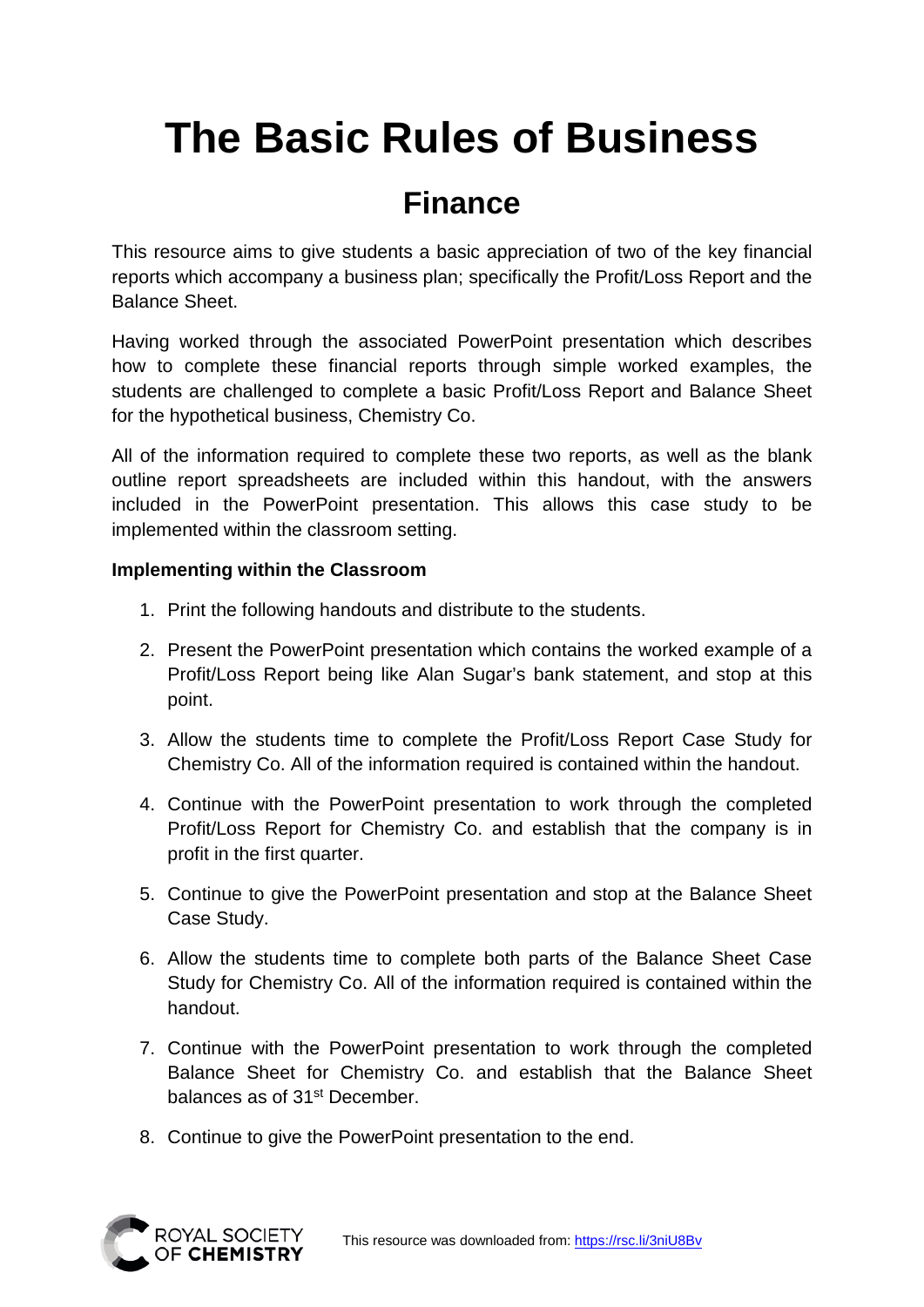### **Profit / Loss Report**

### **A Case Study for Chemistry Co.**

On December 31<sup>st</sup> the sales and dispatch department of Chemistry Co. reported that it has £50,000 of saleable chemical products in its store.

In the first quarter of the New Year, the company works hard to synthesize and sell some of the chemical compounds it produces.

During the first quarter, the company's credits and debits are:

| <b>Item</b>                              |         | <b>Credit or Debit</b> |
|------------------------------------------|---------|------------------------|
| Sales income of chemical products        | 185,000 |                        |
| Business and Laboratory running<br>costs | 50,000  |                        |
| <b>Staff salaries</b>                    | 55,000  |                        |
| Invoice paid to chemical suppliers       | 25,000  |                        |
| Repayment of loans to bank               | 25,000  |                        |

**Note:** Consider carefully how we account for the £50,000 of stock carried over

#### **Questions**

- 1. Label the entries in the accounts table above as credits or debits on the account of Chemistry Co.
- 2. Using the information in the completed table above, and the blank profit/loss spreadsheet below, calculate whether Chemistry Co. made a profit or a loss in the first quarter?
- 3. What was the value of this profit or loss?

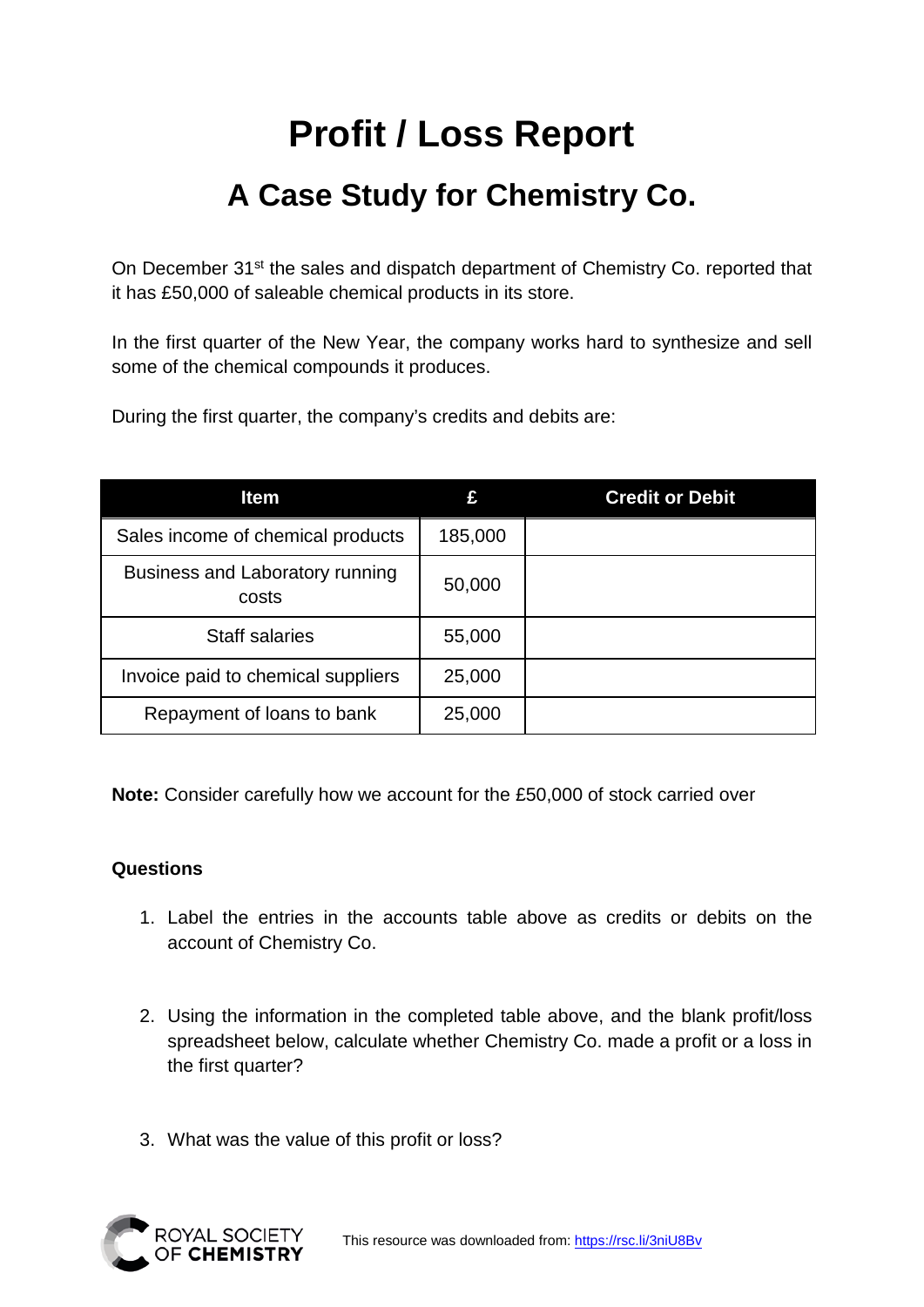| <b>Item</b>                               | Credit (£) | Debit $(E)$ |
|-------------------------------------------|------------|-------------|
| Sales income of chemical products         |            |             |
| Business and Laboratory running costs     |            |             |
| <b>Staff salaries</b>                     |            |             |
| Invoice paid to chemical suppliers        |            |             |
| Repayment of loans to bank                |            |             |
| <b>Total Credit or Debit</b>              |            |             |
| <b>Net Profit or Loss for 1st Quarter</b> |            |             |

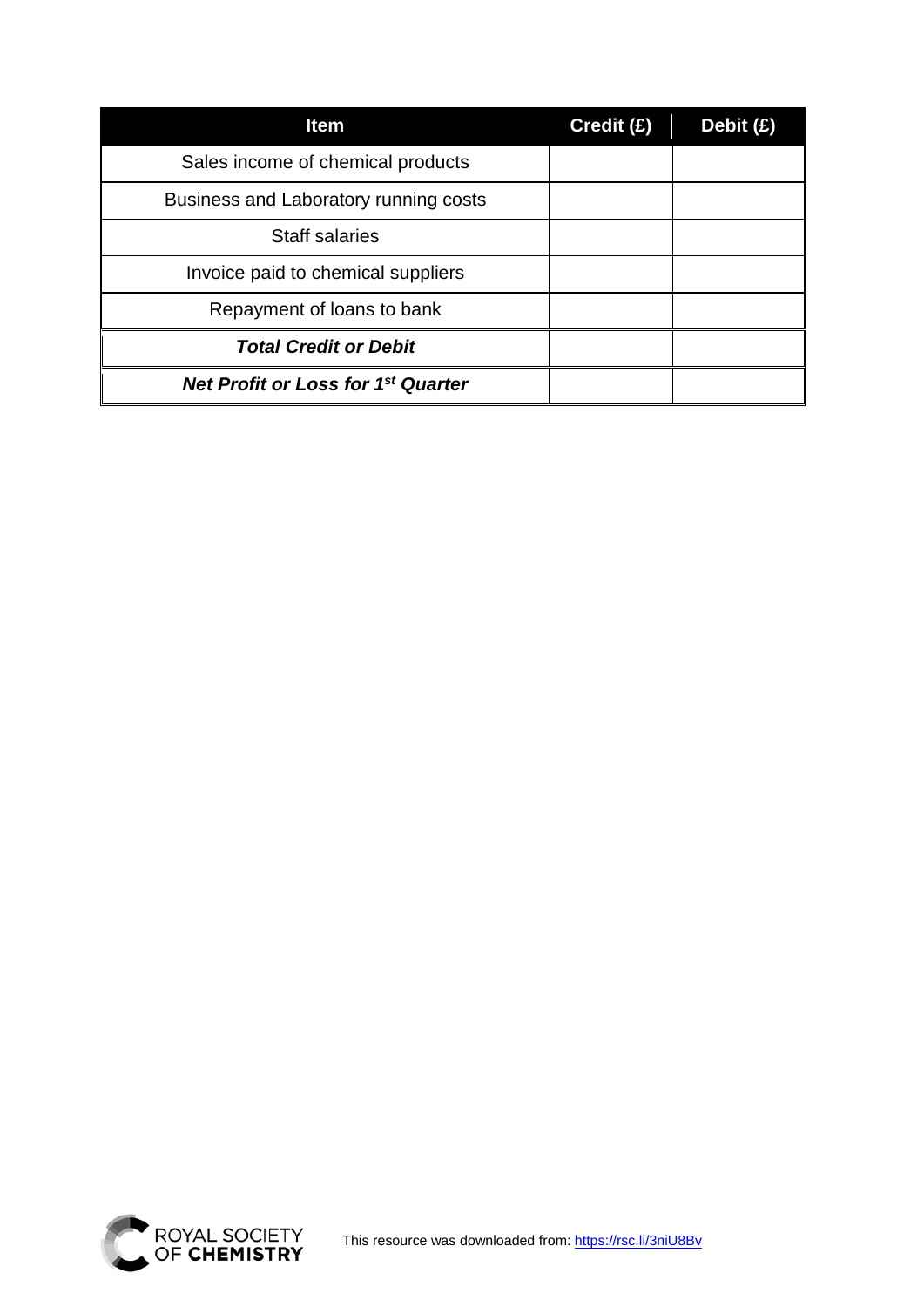### **The Balance Sheet**

### **A Case Study for Chemistry Co.**

Chemistry Co. wants to see its company balance sheet as of the 31<sup>st</sup> of December.

#### **Questions**

Using the information in the table below please:

- 1. Label each item in the table as an asset, a liability or as capital/reserve.
- 2. Label each of the assets as a fixed asset (fixed or F) or variable asset (variable or V).

| <b>Item</b>                                                       |         | <b>Asset, Liability</b><br>or Capital & Reserve |
|-------------------------------------------------------------------|---------|-------------------------------------------------|
| Freehold of laboratory                                            | 350,000 |                                                 |
| Equipment used within the business<br>(inc. chemistry, I.T. etc.) | 775,000 |                                                 |
| Business fixtures and fittings                                    | 175,000 |                                                 |
| Amount owed to chemical suppliers and bills                       | 25,000  |                                                 |
| Stocks of chemicals within the laboratory                         | 25,000  |                                                 |
| Stocks of saleable chemical products                              | 50,000  |                                                 |
| Loan from bank (repayable in 5 years)                             | 250,000 |                                                 |
| Venture capitalist investment                                     | 500,000 |                                                 |
| Cash in the bank                                                  | 125,000 |                                                 |
| Capital invested by the owner                                     | 375,000 |                                                 |
| Accumulated profits (after 5 years trading)                       | 350,000 |                                                 |